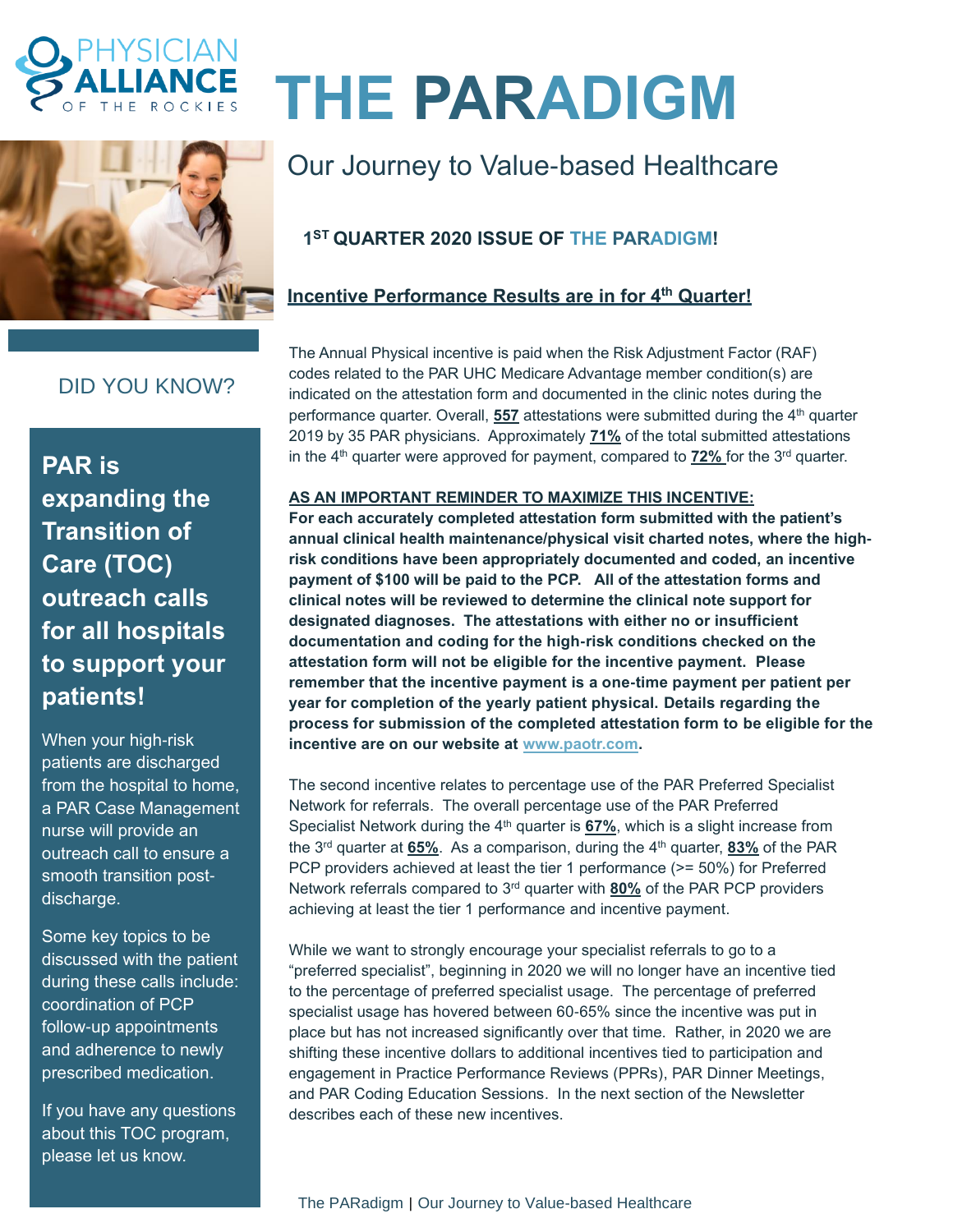### **New Additional Incentives for 2020**

The journey to value-based care requires engagement and commitment from every member of the practice, but it is particularly important for the primary care physician to be intimately involved in patient-centered service in order to promote quality and efficiency gains in the delivery of health care. To help support those goals, PAR has created additional participation and engagement incentives to recognize the efforts taken by the primary care providers.

The following outline the requirements of participation and engagement for each of the new incentives:

**Practice Performance Review (PPR):** We have begun to set up Practice Performance Reviews by webex with the PAR PCPs to focus on the Dashboard metrics as noted below. **For each PAR primary care physician (MD or DO) attending the PPR, they will each receive a \$200 participation incentive.** The APCs are welcome to attend these PPRs but will not be paid the incentive for participating. These sessions will be practice/physician specific and be scheduled for 45 minutes - 1 hour over the lunch hour typically. **Please respond to the email invitation from Lynn Diamond to schedule your PPR session as soon as possible.**

|                                       |                                       | Provider    | Provider |
|---------------------------------------|---------------------------------------|-------------|----------|
|                                       | <b>Measurement Category</b>           | Performance | Goal     |
| <b>FINANCIAL DATA</b>                 | Cost of Care Ratio (CCR)              | 74%         | $< 83\%$ |
|                                       | <b>Risk Adjustment Factor (RAF)</b>   | 0.73        | >1       |
| <b>QUALITY MEASUREMENT</b>            | <b>Eligibility Criteria-4 Targets</b> | Met 2 (3,4) | Meet 4   |
|                                       | <b>Patient Care Opportunity</b>       |             |          |
|                                       | Report (PCOR) (Stars)                 | 3.9         | > 3.76   |
| <b>SERVICE &amp; UTILIZATION DATA</b> | <b>Specialist Referral Percentage</b> | 75%         | >85%     |
|                                       | <b>Readmission Percentage</b>         | 16.70%      | $< 8\%$  |
|                                       | <b>ER Visits</b>                      | 156         | 275/1000 |

#### MEASUREMENT DEFINITIONS

| <b>Cost of Care Ratio</b>    | The actual medical cost for assigned members compared to the total premium or per member          |
|------------------------------|---------------------------------------------------------------------------------------------------|
| (CCR)                        | payment (revenue) made for their care                                                             |
|                              | CMS uses this risk adjustment calculation to adjust capitated payments to Medicare Advantage      |
|                              | and other plans. Designed to measure the severity of illness of a patient population by assessing |
| <b>Risk Adjustment</b>       | the presence of a defined set of conditions/diagnoses with the presence of a defined set of codes |
| Factor (RAF)                 | (HCCs)                                                                                            |
| <b>Eligibility Criteria-</b> | % Target for assessment/measurement completed on eligible member population with 4                |
| 4 Targets                    | conditions/diagnoses as described below:                                                          |
|                              | (1) HbA1cScreening-Diabetic 80%                                                                   |
|                              | (2) Nephropathy Screening-Diabetic 85%                                                            |
|                              | (3) BMP/CMP/Renal Panel-CHF or Renal Disease 65%                                                  |
|                              | (4) Annual Comprehensive PCP visit 75%                                                            |
| <b>Patient Care</b>          |                                                                                                   |
| Opportunity                  | UHC subset of quality measures from the CMS STARS list defining screening, treatment and          |
| <b>Report (PCOR)</b>         | assessment. Measurement is the % receiving screening, treatment and assessment of those who       |
| (STARS)                      | qualify for screening, treatment and assessment based on diagnosis, age, demographics             |
| <b>Specialist Referral</b>   | The percentage of Specialist referrals to the PAR defined Preferred Specialists divided by the    |
| Percentage                   | total Specialist referrals. Calculated each quarter.                                              |
| Readmission                  | Calculation of hospital readmissions occurring within 30 days divided by total                    |
| Percentage                   | admissions.                                                                                       |
| <b>ER Visits Per 1000</b>    | Calculation of ER visits divided by total members times 1000.                                     |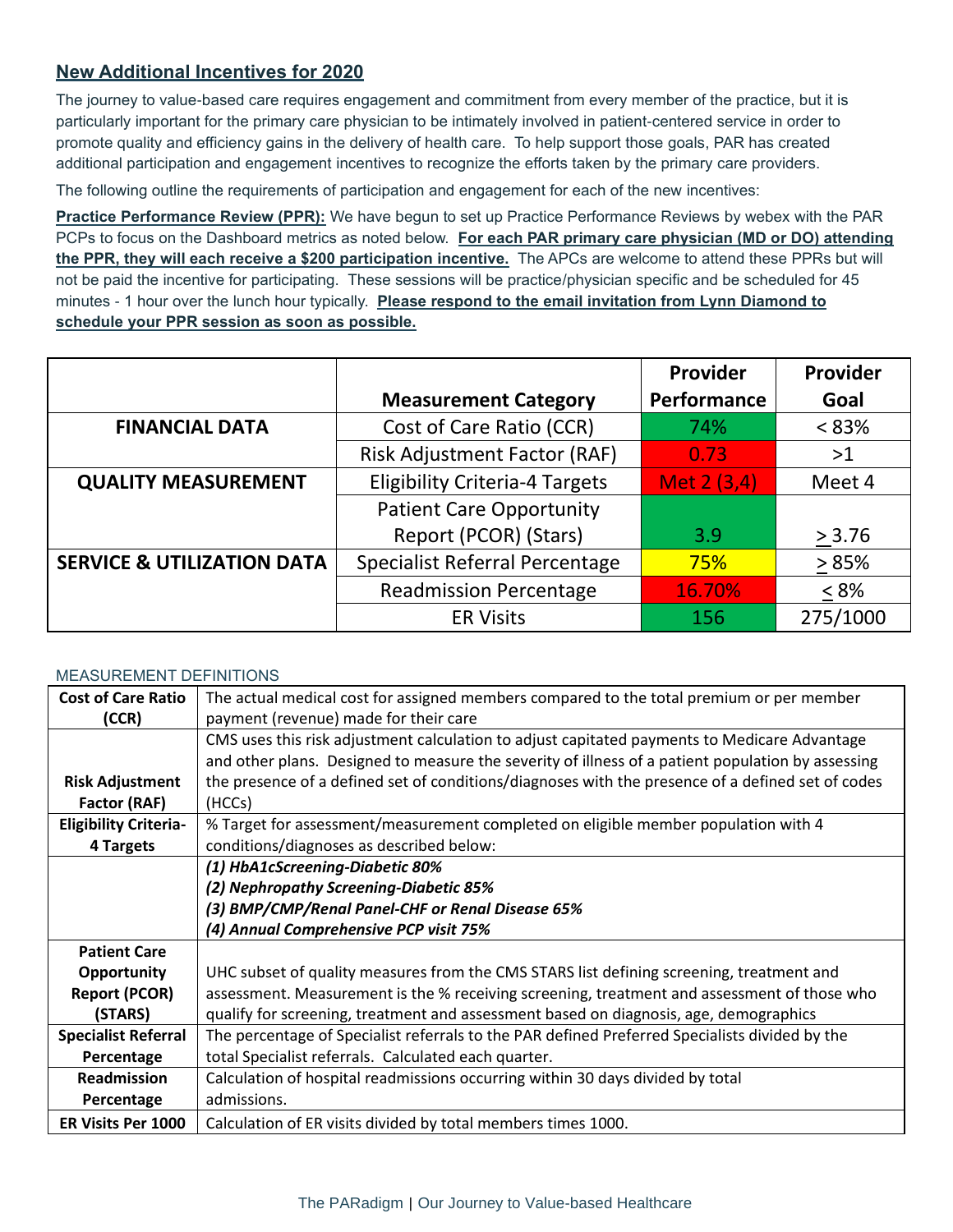**PAR Dinner Meetings:** As you know, we schedule multiple PAR all-group dinner meetings per year. These are important meetings to gather information, exchange ideas, and share feedback about value-based care initiatives, as well as a chance to interact with your fellow colleagues. **With future meetings, for each PAR primary care physician (MD or DO) or Advanced Practice Clinician (NP or PA) attending the dinner meeting, they will each receive a \$150 per hour participation incentive.** The practice managers and staff are welcome, and we encourage them to attend these dinner meetings, but they will not be paid the incentive for participating.

#### **SAVE THE DATE: Wednesday, March 4 th for Next PAR Dinner Meeting:**

Please mark your calendar for Wednesday, March 4<sup>th</sup> at 5:30pm for dinner and a prompt start at 6:00pm for the **PAR Dinner Meeting. The formal invitation is attached to this newsletter. Please RSVP as soon as possible so we have an accurate count for dinner and seating.**

**PAR Coding Education Sessions aka RAF 101 Boot Camp:** Hopefully you had a chance to attend one of the coding education sessions either in November 2019 or the one just recently held in January 2020. Thank you to all who have attended one of those sessions. If you did not have a chance to attend one of those sessions, we are in the process of planning our next PAR Coding Education session. This is a great opportunity to learn the essentials of documenting and coding of high-risk (RAF) conditions. Attached is a document listing the commonly used codes in the primary care setting, which is a good reference guide. **For each PAR primary care physician (MD or DO) or Advanced Practice Clinician (NP or PA) attending the coding education session, they will each receive a \$150 per hour participation incentive.** Please look for a meeting invitation in the near future for the next PAR Coding Education session.

#### **Medication Adherence Outreach Calls to Your Patients**

Because the Medication Adherence STARS ratings continue to be such a vital piece of your STAR scores due to their triple-weighted status, the following Quality Tip is being shared. Your biggest opportunity here is to write 100-day prescriptions, **even on first fill**, and to educate your patients on the importance of adherence. PAR is developing an initiative to coordinate outreach calls to your non-compliant patients or those at risk of becoming non-compliant. In addition, it is important to know which of your patients are still on 30-day prescriptions so we can help support you with those patients needing to convert to 100-day prescriptions.

#### **Quality Tip: Medication Adherence**

**There are 3 Med Adherence STARS measures covering Statins, Oral Diabetes, and Hypertension (ACE/ARBS and RAS antagonists) medications. Each of these measures are triple-weighted in your STARS rating.** 

#### **Medication adherence saves lives. To improve outcomes and achieve CMS goals:**

Please review your patient's medications and assure you have submitted an updated prescription with correct dose/instructions to the pharmacy (patients will appear non-adherent if splitting pills or self-titrating dosage);

#### **Write 100-day prescriptions for medications to treat chronic conditions whenever possible;**

Assure patients understand the importance of taking medications as directed. Sometimes it is helpful to advise them that they need to take medication daily to "avoid stroke and heart attack" rather than saying to reduce cholesterol or regulate blood pressure;

#### **Always prescribe low-cost, generics when appropriate;**

Remind your patients to use their health plan ID at the pharmacy. Even if the best price is cash-pay, the pharmacy is supposed to charge the patient the "lesser of" regardless of whether they submit a pharmacy claim via their Part D benefits;